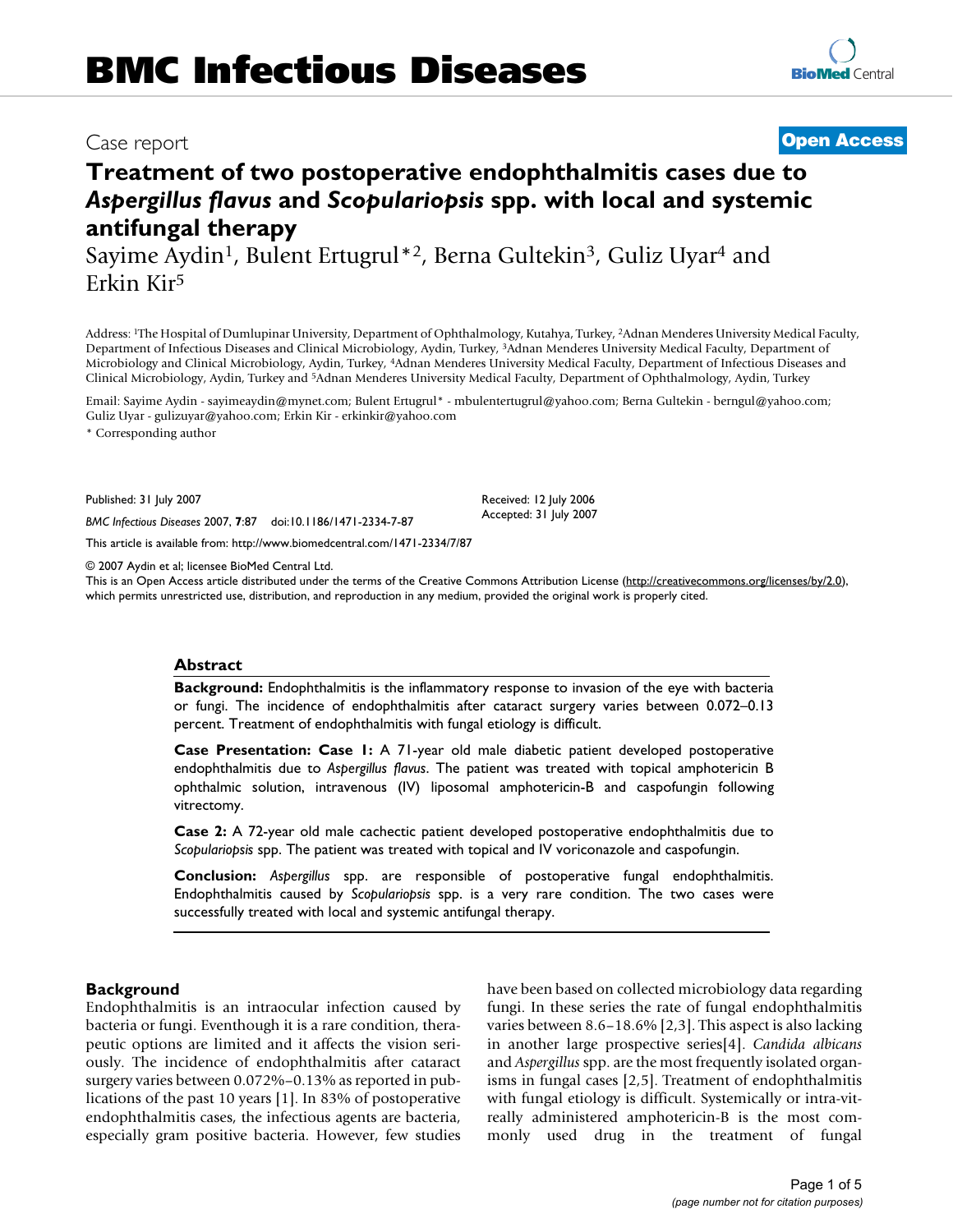endophthalmitis. It has been reported that it can also be given in the anterior chamber [6]. In recent years, new anti-fungal agents such as caspofungin and voriconazole have been developed as an alternative to amphotericin-B, and successful results were reported [7-10].

The present article discusses the outcomes of two cases of endophthalmitis due to *A. flavus* and *Scopulariopsis* spp. following phacoemulsification and intraocular lens (IOL) implantation.

# **Case Presentation**

# *Case 1*

A 71-years old male, diabetic patient underwent phacoemulsification and IOL implantation for right-sided senile cataract. He underwent an operation due to colon cancer 4 years before cataract surgery and received chemotherapy for one year. He had controlled diabetes without signs of diabetic end organ diseases at the time of cataract surgery. Visual acuity was 0.7 preoperatively and achieved 1.0 at postoperative 2nd week. Topical steroid and antibiotic drops were prescribed postoperatively. Medication was continued for one month. At postoperative third month, patient presented visual acuity decrease and redness in the operated eye. Visual acuity was counting finger at one meter. Slit lamp biomicroscopic examination showed ciliary injection, anterior chamber reaction and cotton fiber appearance between the IOL and posterior capsule (Figure 1). This was not noticed in previous follow-ups. Therefore possibility of a foreign body such as cotton was excluded. The appearance was similar to mould hyphae. Endophthalmitis was suspected and anterior chamber fluid and vitreous examples were cultured preoperatively. Amphotericin-B (5  $\mu$ g/0.1 cc) and cefuroxime (1 mg/0.1 cc) were administered into the anterior chamber while amphotericin-B (10 µg/0,1 cc), amikacin (0.4 mg/0.1 cc) and vancomycin (1 mg/0.1 cc) were given intravitreally. Despite this treatment, biomicroscopic and clinical appearance continued to deteriorate and IOL and capsular remnants were removed with anterior vitrectomy. Anterior chamber fluid, and vitreous examples were cultured perioperatively, IOL was also cultured. Amphotericin-B (5 µg/0.1 cc) and cefuroxime (1 mg/0.1 cc) were administered into the anterior chamber. Topical amphotericin B (0.1 mg/cc) ophthalmic solution and intravenous (IV) liposomal amphotericin-B (Ambisome®) (3 mg/kg/day) were started. *Aspergillus flavus* was isolated from the cultures. Dense fibrinoid reaction developed around the pupil and in the vitreous during the follow-up period. Pars plana vitrectomy and silicon oil injection were performed. Intraocular triamcinolone (0.4 mg/0.1 cc) and amphotericin-B (2.5 µg/0.1 cc) injection performed. In-vitro susceptibility with E test revealed that the pathogen's MIC for amphotericin-B was 4 µg/ml. Consequently, IV caspofungin (Cansidas®), with a loading dose of 70 mg for one day followed by a maintenance dose of 50 mg/day for the following days, was added to IV liposomal amphotericin-B. In the second week of the treatment, nephrotoxicity due to systemically used liposomal amphotericin-B occurred. Therefore the treatment was continued with caspofungin only. Following the 6-weeks treatment, corrected visual acuity was 0.5 (based on logMAR chart) and caspofungin treatment was terminated. No signs or symptoms of endophthalmitis were observed during the 6-months followup.

# *Case 2*

A 72-year old male patient with phthisical right eye had phacoemulsification and IOL implantation for senile cataract of the left eye. The patient, weighing only 36 kg, was cachectic secondary to eating problems (nausea and vomiting) due to gastrectomy operation. He underwent this operation five years ago. He had received oral supplementation (with high protein content) before the cataract surgery. Fundus examination showed "dry type" age related macular degeneration. Preoperative visual acuity was 0.1 (based on Snellen chart) and achieved 0.5 (based on Snellen chart) after an uneventful phacoemulsification surgery. Topical steroid and ciprofloxacin treatment was started postoperatively. These medications were gradually reduced over a period of one month and stopped. The patient was referred to us for uveitis at postoperative third month. He was suffered from decreased vision and pain. Topical steroid drops had been prescribed. Visual acuity limited to hand motion and biomicroscopic examination showed inflammatory reaction in the anterior chamber.



**Figure 1** The biomicroscopic image of endophthalmitis due to *Aspergillus flavus* in case 1.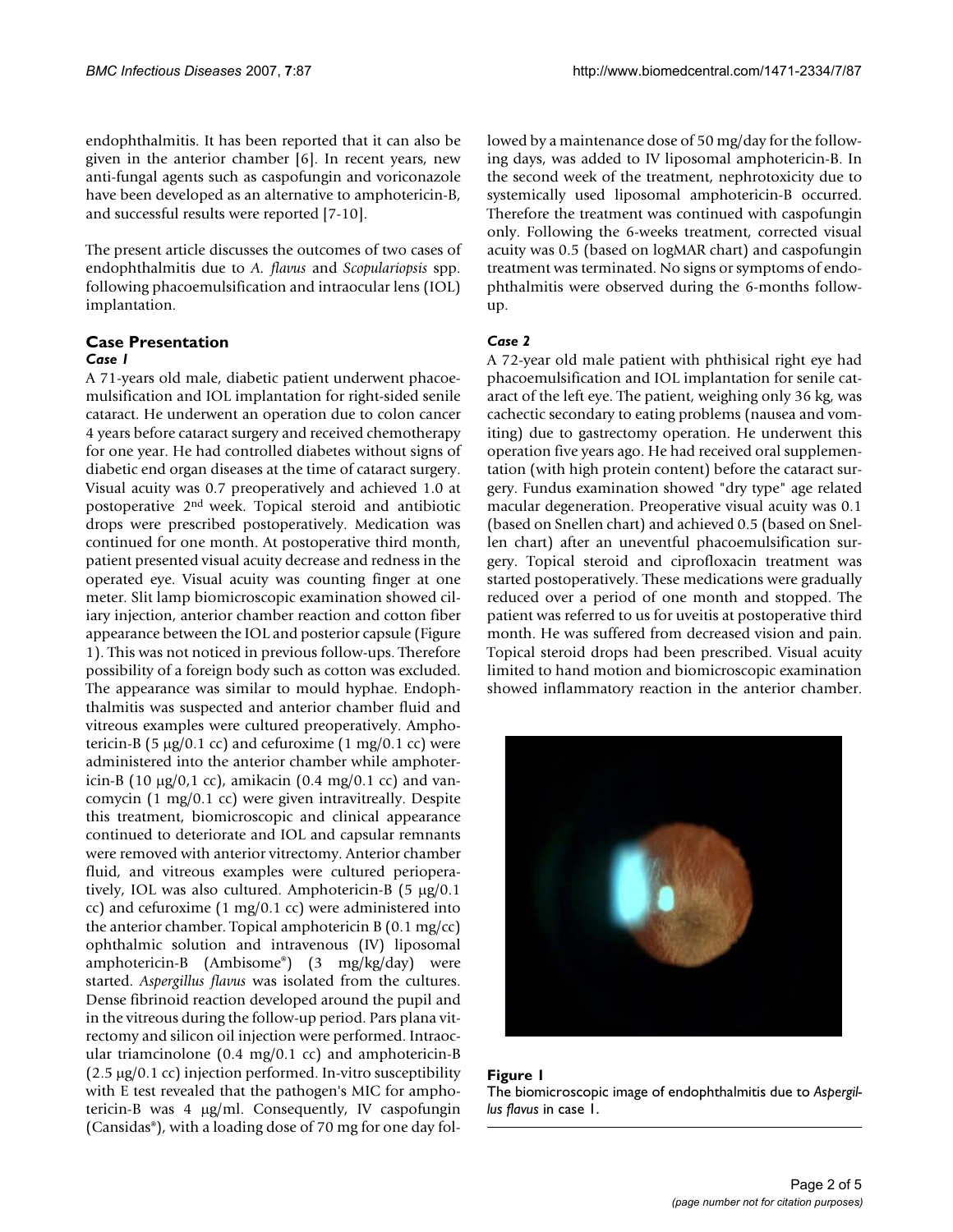There was a little improvement of the symptoms with steroid treatment. However, complaints were eventually intensified. Fibrinoid inflammatory reaction and membrane formation were noted around the pupil and the anterior chamber. Considering endophthalmitis, anterior chamber lavage was performed. Necrosis of and defect in iris were observed beneath the membrane. Samples of anterior chamber fluid were cultured. Vitreous was clean. Vancomycin (1 mg/0.1 cc) and amphotericin-B (5  $\mu$ g/0.1 cc) were administered into the anterior chamber. The patient was treated empirically with topical fortified gentamicin and vancomycin ophthalmic solutions, oral ciprofloxacin (750 mg, b.i.d), intravenous (IV) vancomycin  $(500 \text{ mg}, \text{q.i.d})$  and meropenem  $(1 \text{ g}, \text{t.i.d})$ . Due to suspicious fungal growth in culture, IV liposomal amphotericin-B (3 mg/kg/day) was started. Secondary to recurrence of dense fibrinoid inflammatory reaction, IOL extraction, vitrectomy and silicon oil injection were performed. Cornea was also edematous. Voriconazole (2.5 µg/0.1 cc) was given into the silicon-filled vitreous space and amphotericin-B (5  $\mu$ g/0.1 cc) into the anterior chamber. Culture results yielded *Scopulariopsis* spp. In vitro susceptibility with E test revealed that the infecting organism had a MIC of >32 µg/ml for amphotericin-B. MIC for voriconazole (VFEND®-Pfizer) was found 8 µg/ml with susceptibility test using dilution method and MIC for caspofungin (Cancidas®-MERCK SHARP & DOHME) was 4 µg/ml. Henceforth, IV amphotericin-B was stopped and IV voriconazole (4 mg/kg, b.i.d) and caspofungin (50 mg/day) were started. Voriconazole (2.5 µg/0.1 cc) was injected into the silicon-filled vitreous space. Topical voriconazole (0.01 mg/cc) ophthalmic solution was started. As the hepatic enzymes elevated on the tenth day of the treatment, IV voriconazole was stopped and topical voriconazole and IV caspofungin were administered for a course of 8-weeks. Visual acuity improved to counting finger from 3 meters at the postoperative 2nd month. Fungal endophthalmitis did not recur during the 4 months follow-up period. Corneal edema was still present and visual acuity remained unchanged.

# **Conclusion**

Endophthalmitis secondary to cataract surgery is a rare but serious condition that affects vision. Previous studies have shown that fungi are responsible of 8.6–18.6% of all culture positive postoperative endophthalmitis [2,3]. Endogenous fungal endophthalmitis usually occurs secondary to dissemination of organisms from a distant focus to the eye via blood and 2–15% of all endophthalmitis cases are estimated to occur in this way [11-13]. On the other hand, exogenous endophthalmitis occurs following eye surgery, penetrating traumas or corneal ulcerations. Even though both types are rare, diseases with abnormalities in immune system (diabetes, renal insufficiency, malignancies and AIDS), intravenous drug addiction, endocarditis, recent major surgery, organ transplantation, corticosteroid and cytotoxic drug use, prolonged antibiotic use, long term intravenous catheterization, genito-urinary and dental interventions increase the risk of endophthalmitis [12-15]. Postoperative fungal endophthalmitis is generally secondary to contaminated intraocular irrigation fluids, air conditioning systems and cluster infections during construction activities in hospitals [16-18].

*Candida albicans* and *Aspergillus* spp. are the most frequently isolated organisms in fungal endophthalmitis [2,16,19,20]. *Candida* spp. are isolated in the majority of endogenous endophthalmitis whereas *Aspergillus* spp. are responsible of postoperative fungal endophthalmitis [3,5]. Aspergillus endophthalmitis is usually caused by *A. fumigatus* and *A. flavus* [21,22]. With the exception of a single case, there is no information on endophthalmitis due to *Scopulariopsis* spp. in the literature [23].

Previous studies have shown that exogenous fungal endophthalmitis has a long latent period, lasting for weeks, even months after intraocular inoculation, and the mean latent period was 7 weeks among these cases [24]. In a study of Narang and colleagues [16] fungal endophthalmitis was noted even 90–210 days after the operation. First line of immunological defense against these fungi is the macrophages which engulf conidia. Hyphae are eliminated mainly by neutrophils. Disorders of neutrophil function play the major role in the development of infection by these pathogens in invasive aspergillosis models. Especially in diabetic patients, poor glycemic control is known to impair immune systems [25,26]. Same effect is observed after steroid; steroids facilitate the development of infection by impairing the defense mechanisms against the fungus exogenously acquired. We re-assessed our cases in the light of this information but failed to identify another endogenous focus following physical examination and analyses. The first case had type II diabetes that was not under control especially in the last months. The second case had excessive cachexia and biochemical analyses revealed excessive hypoproteinemia and hypoalbuminemia. Ophthalmic steroid solutions were used in both patients to suppress the local post operative inflammation. However, these solutions may impair the immune defense.

There are very few agents available for the treatment of fungal endophthalmitis. Moreover, inability to routinely test the sensitivity of the fungal pathogens under laboratory conditions presents a challenge in deciding on the treatment. Until recently, first choice in medical treatment of fungal endophthalmitis is systemic and intravitreal amphotericin-B [27-31]. However, development of resistance in fungal pathogens and concerns of focal retinal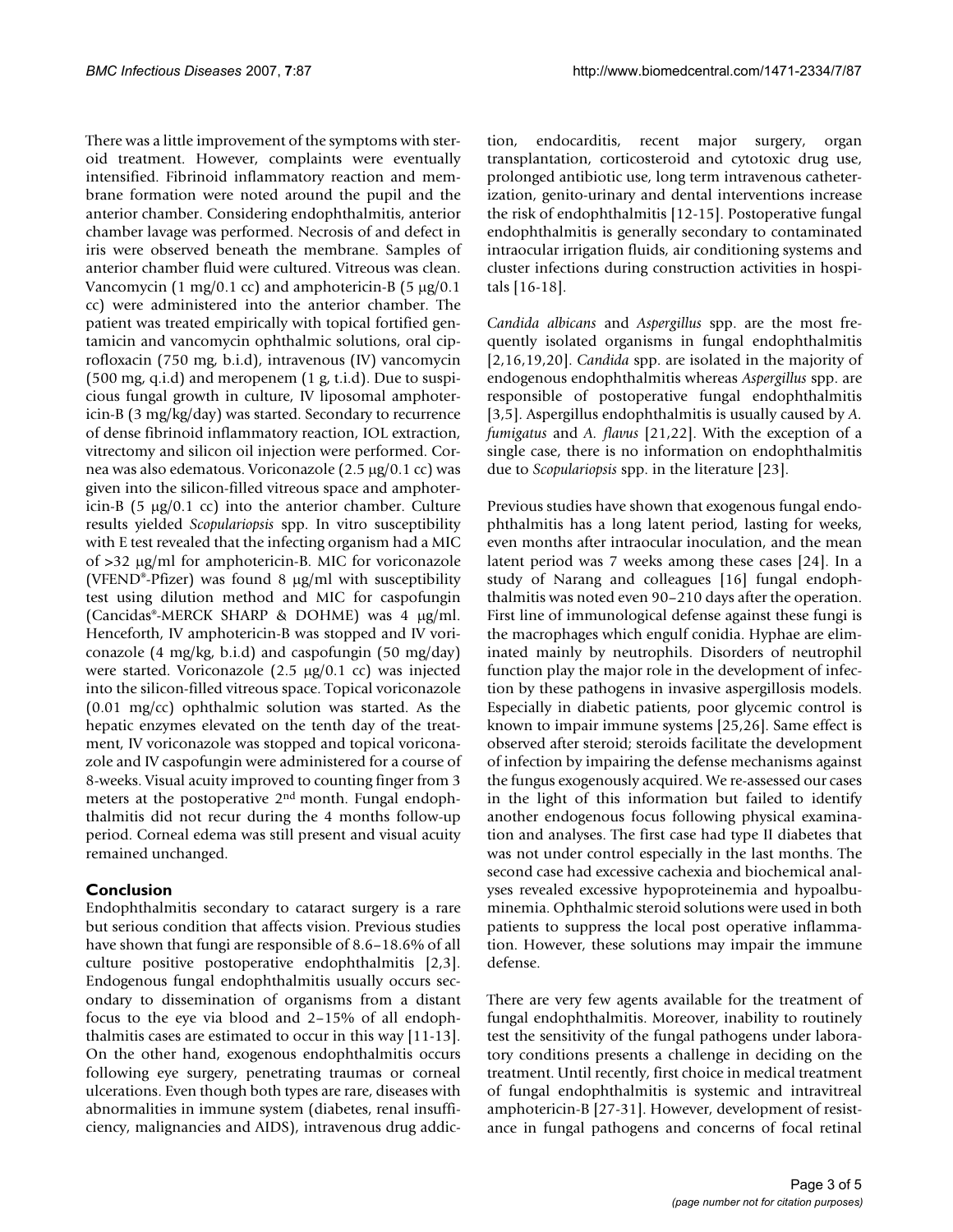necrosis that might occur even with low doses of amphotericin-B have prompted new therapeutic alternatives to be developed. We are lacking sufficient clinical data on the efficacy of combination antifungal therapy. The results of in-vitro studies and animal models suggest that combination antifungal therapy may have additive activity against fungal infections. In some studies, combination of caspofungin and amphotericin-B was shown to have synergistic or additive against *Aspergillus* spp. and *Fusarium* spp. (marked decrease in MIC of both) [32]. As caspofungin inhibits fungal cell wall synthesis, penetration of amphotericin B through the cell membrane is facilitated. Combination antifungal therapy is an alternative approach in infections with multidrug resistant fungi and/ or infections that do not respond to standard therapy. [33]. In our first case, antifungal susceptibility test revealed a MIC of 4 µg/ml for amphotericin-B. Therefore caspofungin was added to the treatment. Acute renal failure developed on the second week of treatment which required termination of amphotericin-B. Treatment was continued with caspofungin to complete the 6-weeks course. In the second case, *Scopulariopsis* spp. was isolated with a serious resistance pattern. *Scopulariopsis* spp is known for its resistance to amphotericin-B. On the other hand, we are lacking sufficient data regarding intraocular penetration of caspofungin and its efficacy in ophthalmic infections. However, there are enough studies on voriconazole. Marangon and colleagues [8] carried out a study to determine in-vitro susceptibility of pathogens responsible of ocular fungal infections and showed that voriconazole was effective against most pathogens including mold and concluded that voriconazole could be used in ocular infections. In another study that investigated the reliability of intravitreal voriconazole, researchers showed that there was no retinal toxicity with doses  $\leq$ 25 µg/mL in rats and argued that 100 µg voriconazole can be used for human vitreous body of 4 ml [7]. We administered amphotericin-B (3 mg/kg/day) IV and into the anterior chamber (5  $\mu$ g/0.1 cc) empirically. As soon as isolating *Scopulariopsis* spp. from the culture, antifungal susceptibility testing was carried out. As a result MICs for amphotericin-B, voriconazole and caspofungin were >32 µg/mL, 8 µg/mL and 4 µg/mL, respectively. Considering its high MIC value, 2.5  $\mu$ g/0.1 cc voriconazole was administered into the vitreous filled with silicon. Concurrently, amphotericin-B was replaced by IV voriconazole (4 mg/kg, b.i.d) and caspofungin (Loading dose on day 1: 70 mg, Maintenance dose: 50 mg/day). Following this treatment, clinical improvement was achieved in the patient. However, on day 10 of the treatment hepatic enzymes became elevated and this was accepted as toxic hepatitis. IV voriconazole was stopped and hepatic enzymes returned to normal during follow-up. Treatment was continued with IV caspofungin and locally administered voriconazole solution for 8 weeks.

There are few cases successfully treated with combination antifungal therapy in the literature [9,10]. Similarly, in our patients we used combination antifungal therapy. Unfortunately, one of our patient experienced side effects due to voriconazole and the other to amphotericin-B. Treatments were continued with caspofungin.

In conclusion, the success was not totally related to treatment with caspofungin. Local treatment with an antifungal agent and even a short course of another systemic antifungal also contributed to the good outcome. Both local and systemic antifungal therapy may be the best approach in endophthalmitis caused by resistant fungi.

# **Competing interests**

The author(s) declare that they have no competing interests.

# **Authors' contributions**

SA participated in the operation of both patients and helped to draft the manuscript. BE participated in manuscript design and coordination and involved in drafting the manuscript. He also prescribed the antifungal therapy of both patients. BG carried out the microbiologic studies and helped to draft the manuscript. GU followed the clinical improvement of both patients the hospitalization period. EK participated in the operation of both patients and helped to draft the manuscript. All of the authors have given final approval of the version to be published

# **Acknowledgements**

The authors thank Department of Mycology, Ege University, School of Medicine for help in identification of *Scopulariopsis* spp.

Written consent was obtained from both patients.

#### **References**

- 1. Read RW: **Endophthalmitis.** In *Ophthalmology* 2nd edition. Edited by: Yanoff M. DJS. St Louis, Mosby Inc.; 2004:1152-1157.
- 2. Benz MS, Scott IU, Flynn HW Jr., Unonius N, Miller D: [Endoph](http://www.ncbi.nlm.nih.gov/entrez/query.fcgi?cmd=Retrieve&db=PubMed&dopt=Abstract&list_uids=14700642)**[thalmitis isolates and antibiotic sensitivities: a 6-year review](http://www.ncbi.nlm.nih.gov/entrez/query.fcgi?cmd=Retrieve&db=PubMed&dopt=Abstract&list_uids=14700642) [of culture-proven cases.](http://www.ncbi.nlm.nih.gov/entrez/query.fcgi?cmd=Retrieve&db=PubMed&dopt=Abstract&list_uids=14700642)** *Am J Ophthalmol* 2004, **137:**38-42.
- 3. Kunimoto DY, Das T, Sharma S, Jalali S, Majji AB, Gopinathan U, Athmanathan S, Rao TN: **[Microbiologic spectrum and susceptibility](http://www.ncbi.nlm.nih.gov/entrez/query.fcgi?cmd=Retrieve&db=PubMed&dopt=Abstract&list_uids=10458187) [of isolates: part I. Postoperative endophthalmitis. Endoph](http://www.ncbi.nlm.nih.gov/entrez/query.fcgi?cmd=Retrieve&db=PubMed&dopt=Abstract&list_uids=10458187)[thalmitis Research Group.](http://www.ncbi.nlm.nih.gov/entrez/query.fcgi?cmd=Retrieve&db=PubMed&dopt=Abstract&list_uids=10458187)** *Am J Ophthalmol* 1999, **128:**240-242.
- Han DP, Wisniewski SR, Wilson LA, Barza M, Vine AK, Doft BH, Kelsey SF: **[Spectrum and susceptibilities of microbiologic isolates](http://www.ncbi.nlm.nih.gov/entrez/query.fcgi?cmd=Retrieve&db=PubMed&dopt=Abstract&list_uids=8659579) [in the Endophthalmitis Vitrectomy Study.](http://www.ncbi.nlm.nih.gov/entrez/query.fcgi?cmd=Retrieve&db=PubMed&dopt=Abstract&list_uids=8659579)** *Am J Ophthalmol* 1996, **122:**1-17.
- 5. Anand AR, Therese KL, Madhavan HN: **[Spectrum of aetiological](http://www.ncbi.nlm.nih.gov/entrez/query.fcgi?cmd=Retrieve&db=PubMed&dopt=Abstract&list_uids=11116508) [agents of postoperative endophthalmitis and antibiotic sus](http://www.ncbi.nlm.nih.gov/entrez/query.fcgi?cmd=Retrieve&db=PubMed&dopt=Abstract&list_uids=11116508)[ceptibility of bacterial isolates.](http://www.ncbi.nlm.nih.gov/entrez/query.fcgi?cmd=Retrieve&db=PubMed&dopt=Abstract&list_uids=11116508)** *Indian J Ophthalmol* 2000, **48:**123-128.
- 6. Kuriakose T, Kothari M, Paul P, Jacob P, Thomas R: **[Intracameral](http://www.ncbi.nlm.nih.gov/entrez/query.fcgi?cmd=Retrieve&db=PubMed&dopt=Abstract&list_uids=12352080) [amphotericin B injection in the management of deep kerat](http://www.ncbi.nlm.nih.gov/entrez/query.fcgi?cmd=Retrieve&db=PubMed&dopt=Abstract&list_uids=12352080)[omycosis.](http://www.ncbi.nlm.nih.gov/entrez/query.fcgi?cmd=Retrieve&db=PubMed&dopt=Abstract&list_uids=12352080)** *Cornea* 2002, **21:**653-656.
- 7. Hua G, Pennesi M, Shah K, Qiao X, Hariprasad SM, Mieler WF, Wu SM, Holz ER: **[Safety of intravitreal voriconazole: electroretin](http://www.ncbi.nlm.nih.gov/entrez/query.fcgi?cmd=Retrieve&db=PubMed&dopt=Abstract&list_uids=14971576)[ographic and histopathologic studies.](http://www.ncbi.nlm.nih.gov/entrez/query.fcgi?cmd=Retrieve&db=PubMed&dopt=Abstract&list_uids=14971576)** *Trans Am Ophthalmol Soc* 2003, **101:**183-9; discussion 189.